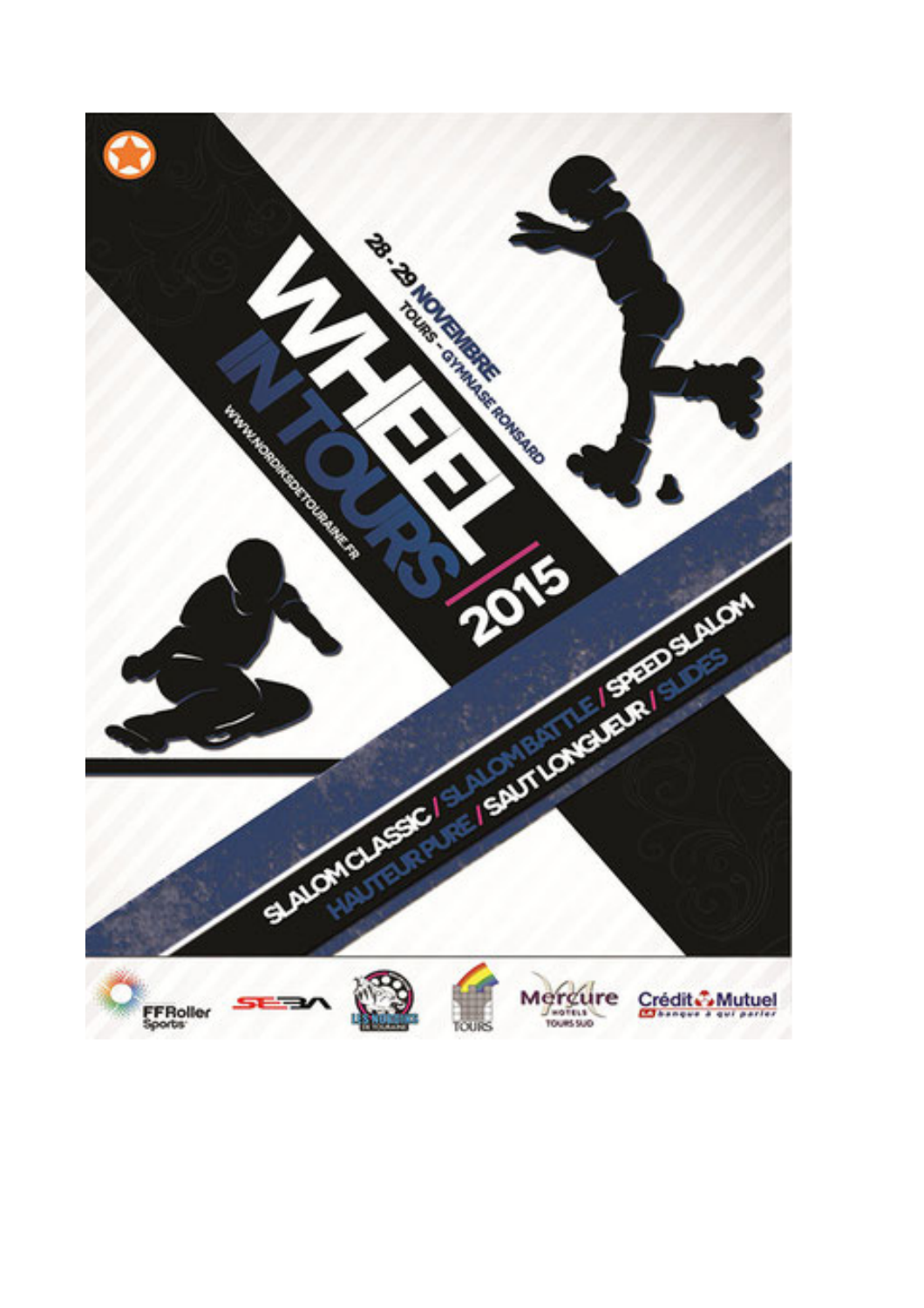## **Wheel in Tours 2015**

Tours, France, 28 - 29 November 2015

| <b>Final Ranking Battle Senior Women</b> |                          |                              |            |  |  |
|------------------------------------------|--------------------------|------------------------------|------------|--|--|
| <b>Rank</b>                              | ID                       | <b>Name</b>                  | Ctry       |  |  |
| 1                                        | 20671000896 Granjon Zoé  |                              | <b>FRA</b> |  |  |
| $\overline{2}$                           | 20671000895 Granjon Lily |                              | <b>FRA</b> |  |  |
| 3                                        |                          | 20671303269 Amiand Sephora   | <b>FRA</b> |  |  |
| 4                                        |                          | 20631404459 Bourget Alissa   | <b>FRA</b> |  |  |
| 5                                        |                          | 20671303705 Anquetin Roxanne | <b>FRA</b> |  |  |
| 6                                        |                          | 20671303349 Poussier Maelie  | <b>FRA</b> |  |  |
| 7                                        |                          | 20671404575 Gauteron Audrey  | <b>FRA</b> |  |  |
| 8                                        |                          | 20671505866 De Voort Albane  | FRA        |  |  |

|              | <b>Final Ranking Battle Senior Men</b> |                                 |             |  |  |  |
|--------------|----------------------------------------|---------------------------------|-------------|--|--|--|
| <b>Rank</b>  | ID                                     | <b>Name</b>                     | <b>Ctry</b> |  |  |  |
| 1            |                                        | 10671000417 Lebois Romain       | <b>FRA</b>  |  |  |  |
| $\mathbf{2}$ |                                        | 10671101529 Menard Nathan       | <b>FRA</b>  |  |  |  |
| 3            |                                        | 10671101533 Nicolao Ambroise    | <b>FRA</b>  |  |  |  |
| 4            |                                        | 10671303383 Rutard Marius       | <b>FRA</b>  |  |  |  |
| 5            |                                        | 10671304264 De Galassus Titouan | <b>FRA</b>  |  |  |  |
| 6            |                                        | 10671101532 Menard Remy         | <b>FRA</b>  |  |  |  |
| 7            |                                        | 10671101526 Amiand Ismael       | <b>FRA</b>  |  |  |  |
| 8            | 10671506009 Richer Jaris               |                                 | <b>FRA</b>  |  |  |  |
| 9            |                                        | 10671404313 Barragan Diego      | <b>FRA</b>  |  |  |  |
| 9            |                                        | 10671101528 Bougard Nicolas     | <b>FRA</b>  |  |  |  |
| 9            |                                        | 10671404612 Brillaud Ronan      | <b>FRA</b>  |  |  |  |
| 9            |                                        | 10671303319 Menet-Chao Paul     | FRA         |  |  |  |
| 13           |                                        | 10671404539 Martin Baptiste     | <b>FRA</b>  |  |  |  |
| 13           |                                        | 10671505984 Ferradou Raphael    | <b>FRA</b>  |  |  |  |
| 13           |                                        | 10671404727 Martin Antone       | <b>FRA</b>  |  |  |  |
| 13           | XXX X                                  | <b>Berlioz Maxime</b>           | <b>FRA</b>  |  |  |  |
| 17           |                                        | 10671505987 Griveau Nicolas     | <b>FRA</b>  |  |  |  |
| 17           |                                        | 10671404329 Le Matoc'h Martin   | FRA         |  |  |  |
| 19           |                                        | 10671404400 Famechon Erwan      | FRA         |  |  |  |
| 19           | <b>XXX</b>                             | <b>Bremont Pierre</b>           | FRA         |  |  |  |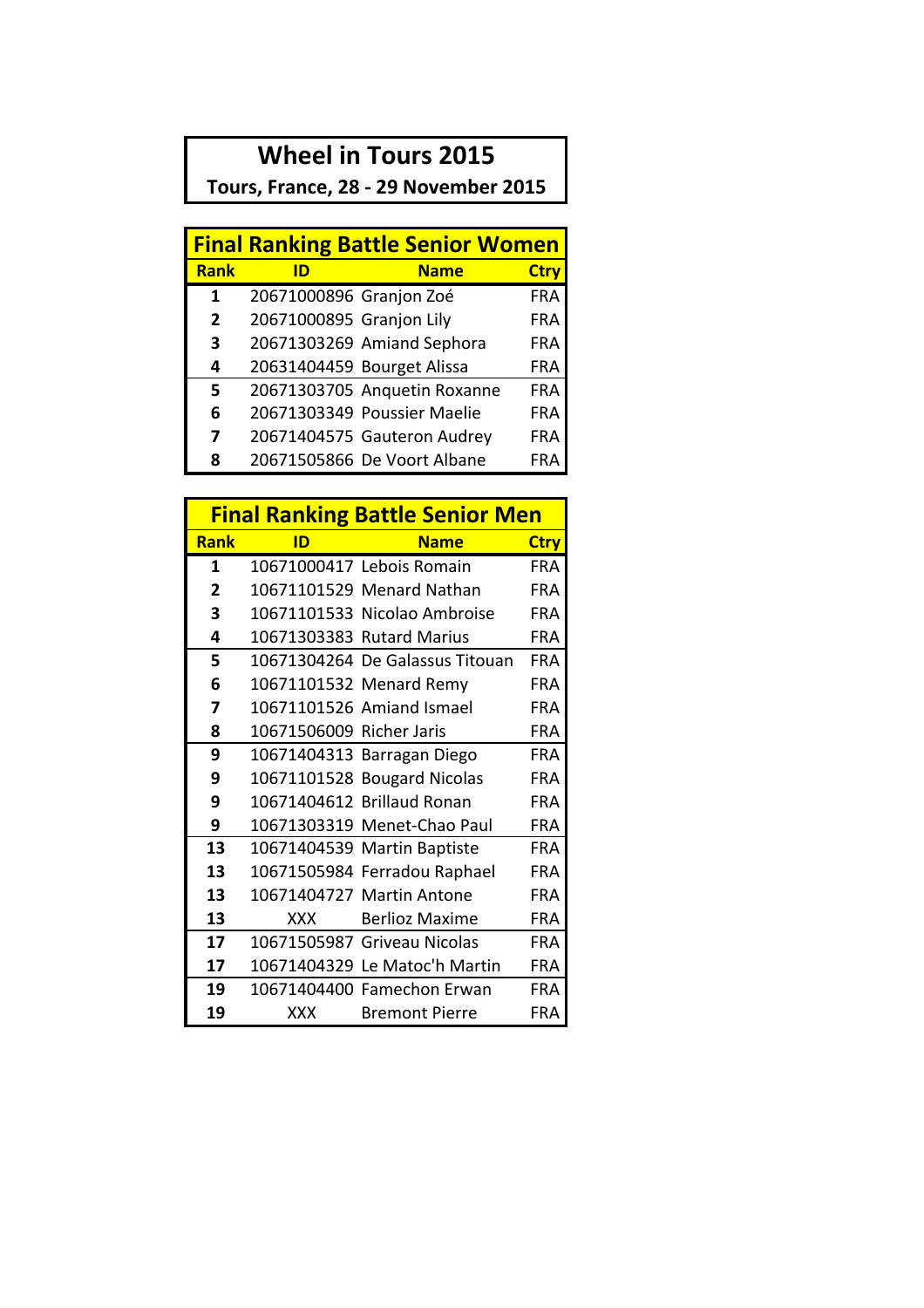| <b>Final Ranking Jump Poussin Men</b> |      |                            |             |              |                  |
|---------------------------------------|------|----------------------------|-------------|--------------|------------------|
| <b>Rank</b>                           | ID   | <b>Name</b>                | <b>Ctry</b> | <b>Tries</b> | <b>Best Jump</b> |
| 1                                     |      | 10671404400 Famechon Erwan | <b>FRA</b>  |              | 110              |
| $\overline{2}$                        |      | 10671404399 Doublet Pierre | <b>FRA</b>  | 8            | 90               |
| 3                                     |      | 10671404313 Barragan Diego | <b>FRA</b>  | 10           | 85               |
| 4                                     | XXX. | Sonzay Mathis              | <b>FRA</b>  | 12           | 80               |
| 5                                     | XXX. | <b>Prieure Clement</b>     | <b>FRA</b>  |              | 60               |
| 6                                     |      | 10671404727 Martin Antone  | FRA         | 18           | 0                |

| <b>Final Ranking Jump Minime Women</b> |                          |                             |             |              |                  |
|----------------------------------------|--------------------------|-----------------------------|-------------|--------------|------------------|
| <b>Rank</b>                            | ID                       | <b>Name</b>                 | <b>Ctry</b> | <b>Tries</b> | <b>Best Jump</b> |
| 1                                      |                          | 20671000890 Conan Maeliss   | <b>FRA</b>  | 6            | 110              |
| $\overline{2}$                         |                          | 20671506433 Daries Aurianne | <b>FRA</b>  | 8            | 105              |
| 3                                      | 20671000895 Granjon Lily |                             | <b>FRA</b>  | 9            | 100              |
| 4                                      |                          | 20671303349 Poussier Maelie | <b>FRA</b>  | q            | 90               |
| 5                                      |                          | 20631404459 Bourget Alissa  | <b>FRA</b>  | 10           | 85               |
| 6                                      |                          | 20671303269 Amiand Sephora  | FRA         | 10           | 80               |

| <b>Final Ranking Jump CJS Men</b> |                          |                                |             |              |                  |  |
|-----------------------------------|--------------------------|--------------------------------|-------------|--------------|------------------|--|
| <b>Rank</b>                       | ID                       | <b>Name</b>                    | <b>Ctry</b> | <b>Tries</b> | <b>Best Jump</b> |  |
| 1                                 |                          | 10671405578 Fantuz Alexandre   | <b>FRA</b>  | 8            | 140              |  |
| 2                                 |                          | 10671404914 Vu Van Kha Vincent | <b>FRA</b>  | 9            | 130              |  |
| 3                                 |                          | 10671505984 Ferradou Raphael   | <b>FRA</b>  | 4            | 115              |  |
| 4                                 |                          | 10671000417 Lebois Romain      | <b>FRA</b>  | 7            | 115              |  |
| 5                                 | 10671506229 Foucrier Tom |                                | <b>FRA</b>  | 8            | 110              |  |
| 6                                 |                          | 10671404612 Brillaud Ronan     | <b>FRA</b>  | 5            | 105              |  |
| 6                                 |                          | 10671303383 Rutard Marius      | <b>FRA</b>  | 7            | 105              |  |
| 6                                 |                          | 10671101529 Menard Nathan      | <b>FRA</b>  | 5            | 105              |  |
| 6                                 |                          | 10671404333 Pierre Florian     | <b>FRA</b>  | 6            | 105              |  |
| 6                                 |                          | 10671303254 Boireau Thibaut    | <b>FRA</b>  |              | 105              |  |
| 6                                 |                          | 10671101526 Amiand Ismael      | FRA         |              | 105              |  |

| <b>Final Ranking Long Jump Men</b> |      |                             |             |                   |                  |  |
|------------------------------------|------|-----------------------------|-------------|-------------------|------------------|--|
| <b>Rank</b>                        | ID   | <b>Name</b>                 | <b>Ctry</b> | <b>Tries</b>      | <b>Best Jump</b> |  |
| 1                                  |      | 10671404400 Famechon Erwan  | <b>FRA</b>  | 14                | 340              |  |
| $\overline{2}$                     |      | 10671404539 Martin Baptiste | FRA         | 14                | 300              |  |
| 3                                  |      | 10671404399 Doublet Pierre  | <b>FRA</b>  | 14                | 300              |  |
| 4                                  |      | 10671404330 Marguet Dorian  | <b>FRA</b>  | 10                | 280              |  |
| 5                                  |      | 10671303319 Menet-Chao Paul | <b>FRA</b>  | 6                 | 240              |  |
| 6                                  | XXX. | <b>Prieure Clement</b>      | <b>FRA</b>  | $12 \overline{ }$ | 220              |  |
| 7                                  |      | 10671505987 Griveau Nicolas | <b>FRA</b>  | 10                | 180              |  |
| 8                                  |      | 10671404727 Martin Antone   | FRA         |                   | 140              |  |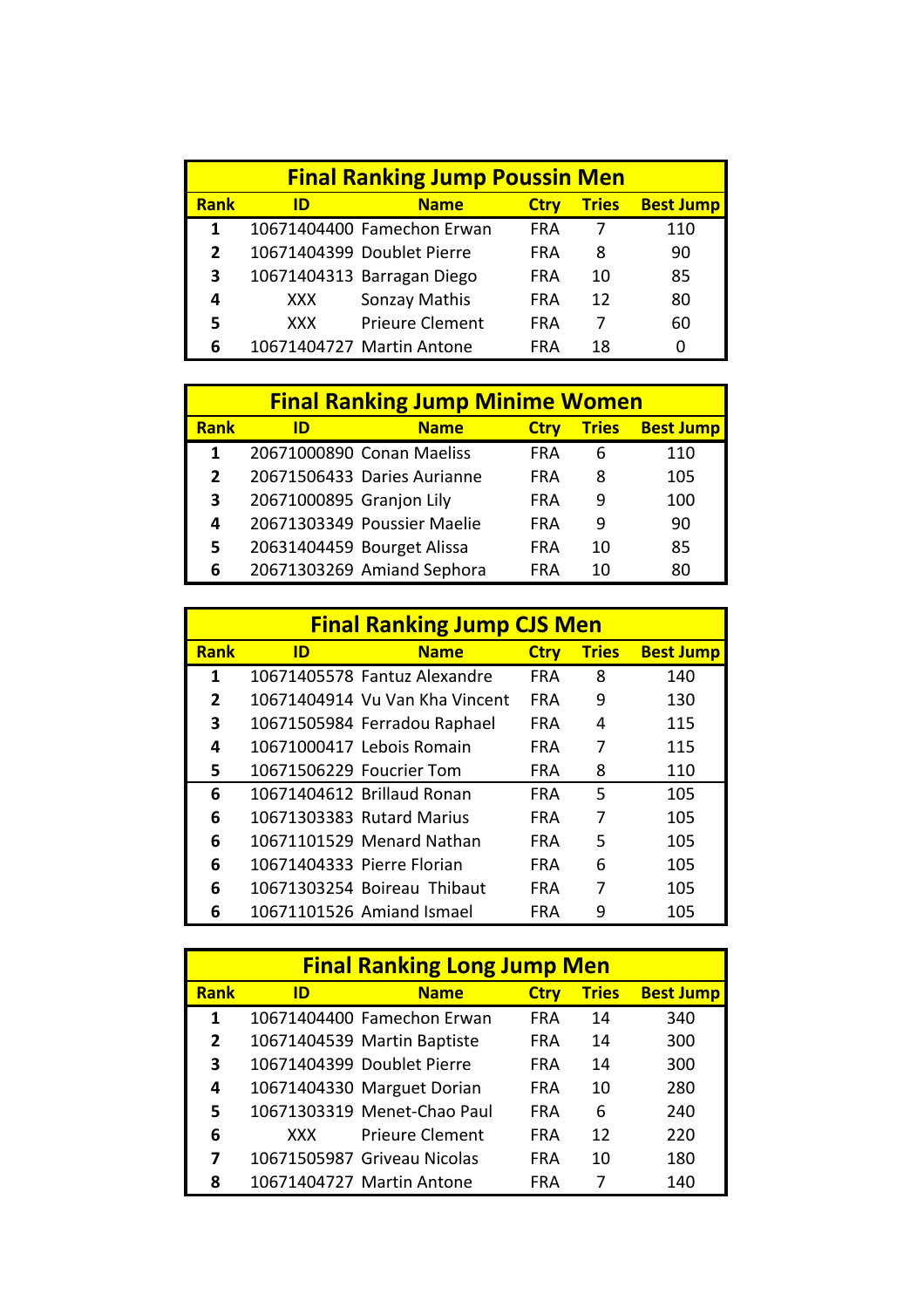| <b>Final Ranking Slides Mixed</b> |                          |                              |             |               |  |  |
|-----------------------------------|--------------------------|------------------------------|-------------|---------------|--|--|
| <b>Rank</b>                       | ID                       | <b>Name</b>                  | <b>Ctry</b> | <b>Gender</b> |  |  |
| 1                                 |                          | 10671505984 Ferradou Raphael | <b>FRA</b>  | м             |  |  |
| $\mathbf{2}$                      |                          | 10671101529 Menard Nathan    | FRA.        | м             |  |  |
| 3                                 |                          | 10671000417 Lebois Romain    | <b>FRA</b>  | м             |  |  |
| 4                                 | 20671000896 Granjon Zoé  |                              | <b>FRA</b>  | F             |  |  |
| 5                                 |                          | 10671404612 Brillaud Ronan   | <b>FRA</b>  | м             |  |  |
| 6                                 |                          | 10671101526 Amiand Ismael    | <b>FRA</b>  | м             |  |  |
| 7                                 | 20671000895 Granjon Lily |                              | <b>FRA</b>  | F             |  |  |
| 7                                 |                          | 10671303383 Rutard Marius    | FRA.        | м             |  |  |
| 9                                 |                          | 10671404400 Famechon Erwan   | FRA.        | м             |  |  |
| 9                                 |                          | 10671101533 Nicolao Ambroise | <b>FRA</b>  | м             |  |  |
| 11                                |                          | 10671505987 Griveau Nicolas  | <b>FRA</b>  | м             |  |  |
| 11                                |                          | 10671303319 Menet-Chao Paul  | <b>FRA</b>  | м             |  |  |
| 13                                |                          | 10671404399 Doublet Pierre   | <b>FRA</b>  | м             |  |  |
| 13                                |                          | 10671404313 Barragan Diego   | <b>FRA</b>  | м             |  |  |
| 15                                | XXX                      | <b>Prieure Clement</b>       | FRA         | м             |  |  |

|              | <b>Final Ranking Speed Slalom CJS Women</b> |                              |             |       |                          |  |
|--------------|---------------------------------------------|------------------------------|-------------|-------|--------------------------|--|
| <b>Rank</b>  | ID                                          | <b>Name</b>                  | <b>Ctry</b> | Q.B.T | <b>F.B.T</b>             |  |
| 1            | 20671000895 Granjon Lily                    |                              | <b>FRA</b>  | 4,768 | 5,538                    |  |
| $\mathbf{2}$ | 20671000896 Granjon Zoé                     |                              | <b>FRA</b>  | 5,143 | 5,716                    |  |
| 3            |                                             | 20671303349 Poussier Maelie  | <b>FRA</b>  | 5,945 | 5,977                    |  |
| 4            | XXX.                                        | <b>Bouele Sarah</b>          | <b>FRA</b>  | 8,160 | 8,344                    |  |
| 5            |                                             | 20671303705 Anquetin Roxanne | <b>FRA</b>  | DQ    |                          |  |
| 5            |                                             | 20631404459 Bourget Alissa   | FRA         | DQ    | $\overline{\phantom{0}}$ |  |
| 5            |                                             | 20671506433 Daries Aurianne  | <b>FRA</b>  | DQ    |                          |  |
| 5            | XXX                                         | Sonzay Noémie                | FRA         | DO    |                          |  |

| <b>Final Ranking Speed Slalom CJS Men</b> |                            |                              |             |       |       |
|-------------------------------------------|----------------------------|------------------------------|-------------|-------|-------|
| <b>Rank</b>                               | ID                         | <b>Name</b>                  | <b>Ctry</b> | Q.B.T | F.B.T |
| 1                                         |                            | 10671101529 Menard Nathan    | <b>FRA</b>  | 4,709 | 5,563 |
| 2                                         |                            | 10671000417 Lebois Romain    | <b>FRA</b>  | 4,718 | 5,307 |
| 3                                         |                            | 10671101532 Menard Remy      | <b>FRA</b>  | 4,990 | 5,401 |
| 4                                         | 10671506229 Foucrier Tom   |                              | <b>FRA</b>  | 5,506 | 6,286 |
| 5                                         | XXX.                       | <b>Bremont Pierre</b>        | <b>FRA</b>  | 5,509 | 6,570 |
| 6                                         |                            | 10671101533 Nicolao Ambroise | <b>FRA</b>  | 5,611 | 6,477 |
| 7                                         |                            | 10671101528 Bougard Nicolas  | <b>FRA</b>  | 5,666 | 5,877 |
| 8                                         | 10671404333 Pierre Florian |                              | <b>FRA</b>  | 5,782 | 6,784 |
| 9                                         |                            | 10671303383 Rutard Marius    | <b>FRA</b>  | 5,855 |       |
| 10                                        |                            | 10671404612 Brillaud Ronan   | <b>FRA</b>  | 5,894 |       |
| 11                                        |                            | 10671404539 Martin Baptiste  | FRA         | 5,969 |       |